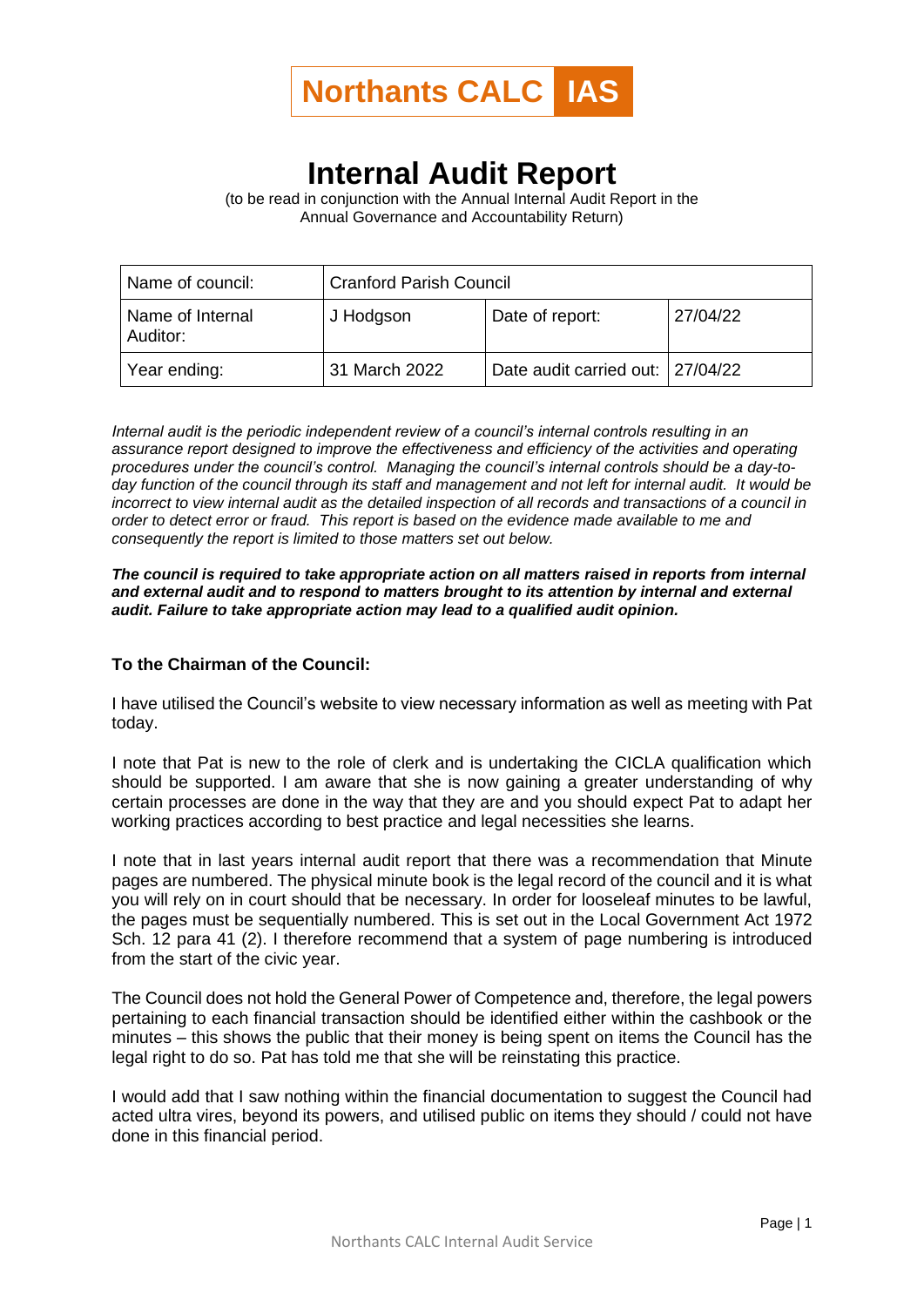I have discussed with Pat the obligation for parish councils to meet accessibility regulations WCAG 2.1. These came into effect in 2020. Whilst the form of the minutes and other documents is the prerogative of the clerk, there should be a process in place to ensure all council records that are created by the council and the website are accessible to people with disabilities.

I have drawn Pat's attention to the *Governance and Accountability for Smaller Authorities in England,* to which there is a link below, and suggested that she examines the section on 'internal control' to ensure the council's practices are as robust as possible.

I would like to thank Pat for her assistance during the audit process.

Having tested all of the objective of internal control as set out in Internal Audit section of the AGAR, through the examination of the evidence and discussions with Pat I am satisfied that the Council has met the requirements and I have signed off the AGAR as required.

Yours sincerely,

*J Hodgson*

Ms Jenny Hodgson Internal Auditor to the Council [jennyhodgson@msn.com](about:blank) 01933 461868